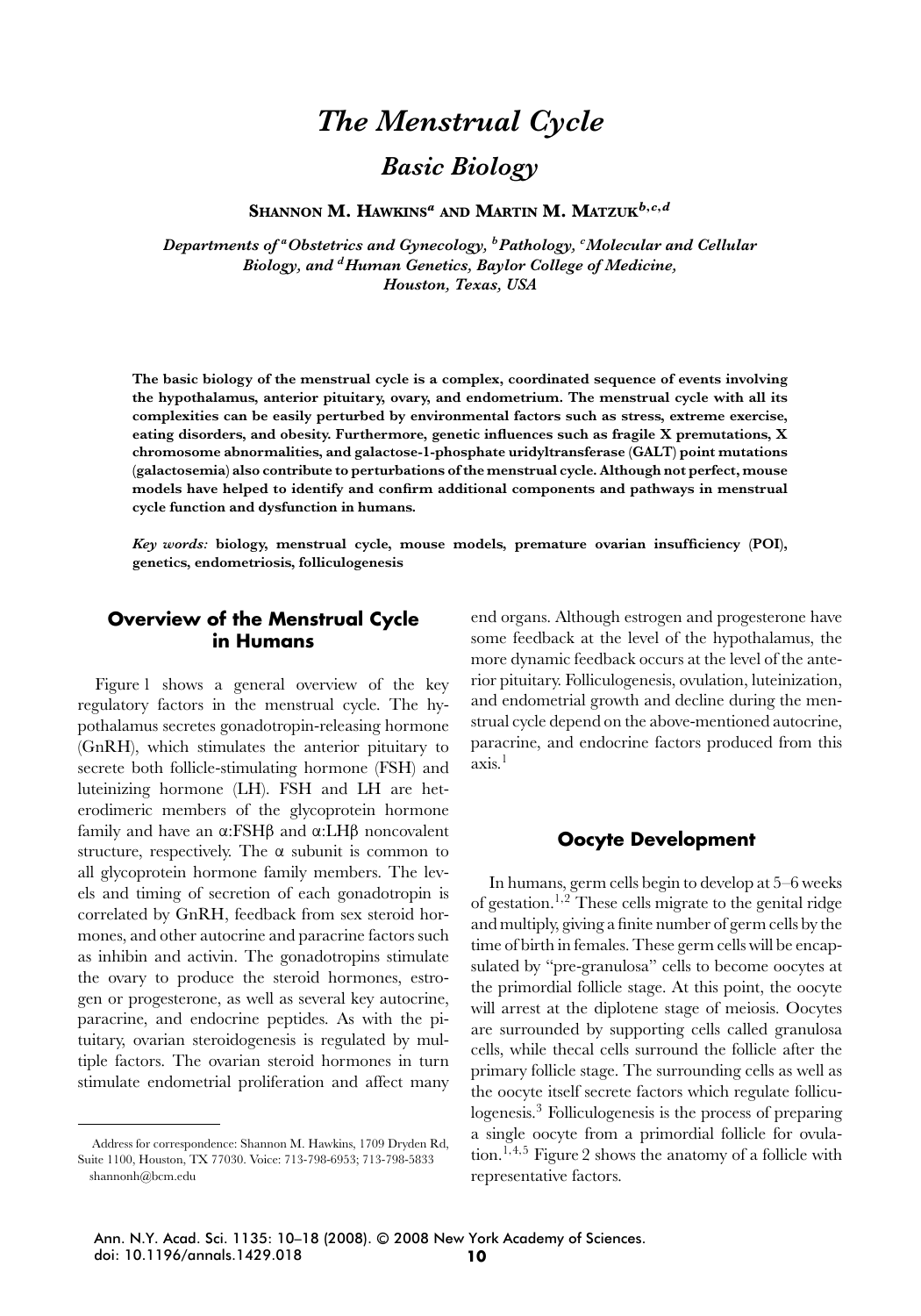

#### Endometrium

**FIGURE 1.** General overview of the important factors in the menstrual cycle. Regulation of the menstrual cycle begins with influences at the level of the hypothalamus. The hypothalamus stimulates the anterior pituitary, which stimulates the ovaries. One of the end organs for the ovarian sex hormones is the endometrium. The menstrual cycle is regulated by feedback and crosstalk between these different components.

## **Overview of Ovarian Folliculogenesis**

In the ovary, folliculogenesis can simply be divided into the follicular phase, prior to ovulation, and the luteal phase, after ovulation.<sup>1</sup> Figure 3 depicts the stages of ovarian folliculogenesis in humans. Ovarian folliculogenesis begins with the recruitment from a pool of growing primordial follicles.1 Despite intense work in both mice and other species, the critical signals that initiate the recruitment of primordial follicles are still unknown.<sup>1</sup>*,*6–8 After recruitment, these follicles grow and become primary follicles. Once the multilayer (secondary) follicles express FSH receptors, they are then subject to endocrine regulation.

In the presence of FSH, these secondary follicles begin to grow even more and are competent to develop into an antral follicle. Without FSH, the follicles become atretic. The theca, a layer of cells surrounding the follicle, is formed first at the two-layer pre-antral follicle stage, and with exposure to low levels of LH, produces androgens in humans. Androgens are converted to estrogen via a member of the cytochrome P450 superfamily, CYP19 (aromatase) in the granulosa cells. FSH induces granulosa cell proliferation, induction of aromatase, and increased FSH receptors on the granulosa cells, thus leading to a very high estrogen microenvironment. With an increase in estrogen, the antral follicle develops further. At the pre-antral follicle stage, the follicle is a two-cell (granulosa and thecal cells), two-gonadotropin (FSH and LH) system. This crosstalk between the granulosa and thecal cells results in high estrogen levels within the follicle. This high estrogen level downregulates FSH from the anterior pituitary and begins the process of selecting for a single dominant follicle.<sup>1</sup> Follicles that are not at the appropriate stage and are not able to maintain a high estrogen microenvironment without stimulation from FSH degenerate and become atretic.

The very high estrogen levels feed back to the anterior pituitary to induce the LH surge, which ultimately leads to ovulation. During ovulation, the oocyte is expelled from the follicle with cumulus granulosa cells surrounding it. The remaining follicular cells in the ovary become luteinized as part of the corpus luteum, which secretes progesterone. During the luteal phase, the granulosa cells within the corpus luteum also produce inhibin A, an α:βA heterodimeric member of the transforming growth factor  $β$  (TGFβ) superfamily, which acts as an endocrine hormone to suppresses pituitary FSH, inhibiting growth of other ovarian follicles. With no fertilization or implantation of the embryo, the corpus luteum degenerates, possibly in response to activin homodimers (βA:βA or βB:βB) or heterodimers (βA:βB) that share the β subunits with inhibin A and inhibin B  $(α:\beta B)$ . When inhibin, estradiol, and progesterone levels fall with regression of the corpus luteum, FSH is suppressed. At the luteal–follicular transition, FSH levels increase, and the next menstrual cycle begins. $<sup>1</sup>$ </sup>

With fertilization and implantation, the corpus luteum is maintained by stimulation of human chorionic gonadotropin (hCG) by the placenta. HCG  $(α:CGβ)$ is also a member of the glycoprotein hormone family along with LH, FSH, and thyroid-stimulating hormone ( $α$ :TSHβ; TSH), sharing the same common  $α$ subunit and binding to identical gonadal LH/CG receptors as LH. HCG will peak at approximately the end of the first trimester. Detection of hCG in the urine (approximately 10 days after fertilization and shortly after implantation, when hCG can enter the woman's bloodstream) is the major test of pregnancy. The rate of rise or fall of serum levels of hCG during the first trimester can be used to detect ectopic pregnancy, miscarriage, multiple pregnancies, and often, placentaderived cancers such as hydatidform moles, gestational trophoblastic disease, and choriocarcinoma.<sup>1</sup>

Menstrual cycles continue for a woman until her finite population of oocytes is exhausted. Primary hypogonadism occurs in women with gonadal failure, low estrogen, and elevated FSH levels, also known as hypergonadotropic hypogonadism. If these clinical findings are observed in a woman under 40, the condition is known as primary ovarian insufficiency (POI) (OMIM #311360).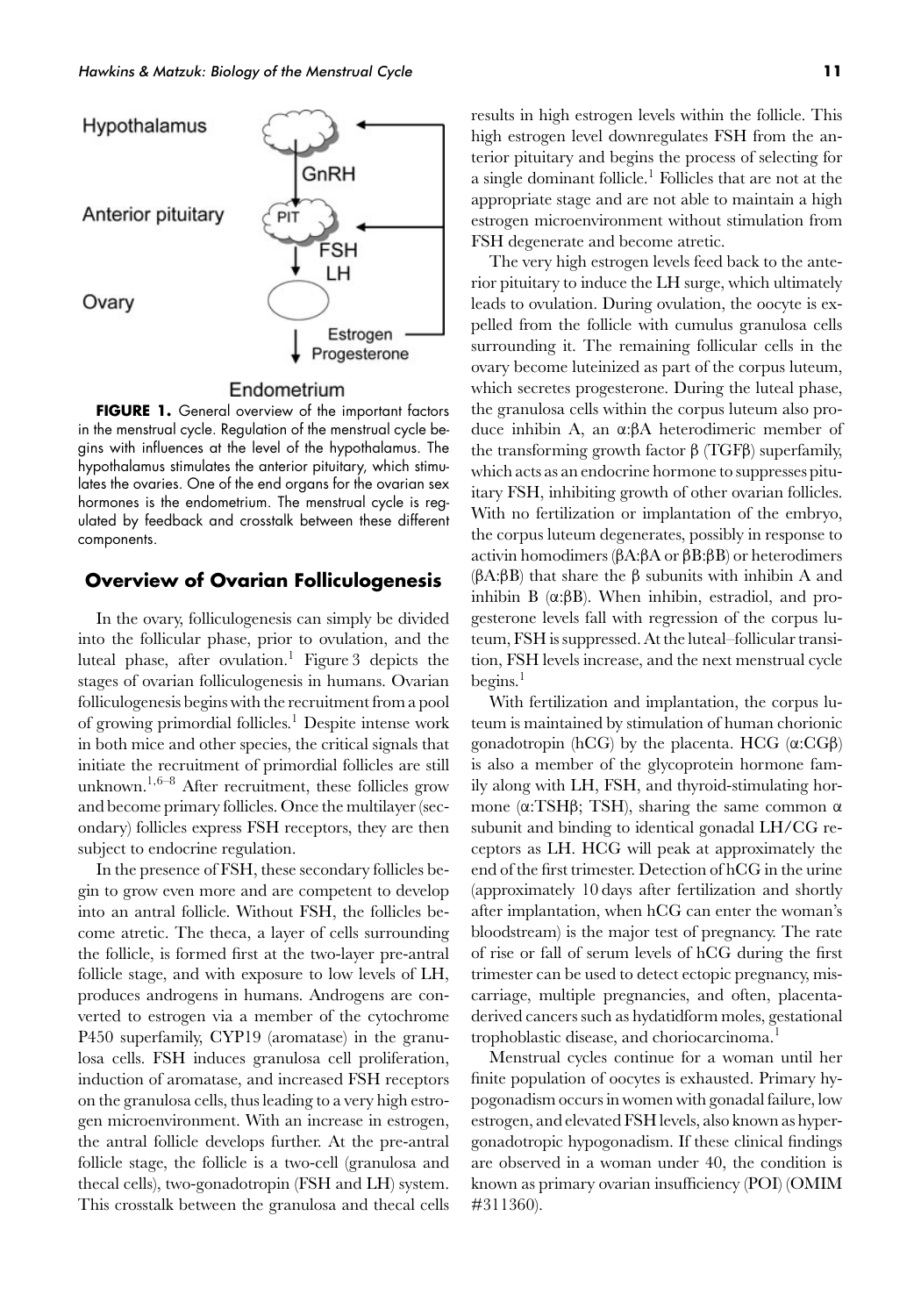

FIGURE 2. Anatomy of an ovarian follicle. This cartoon depicts the various cell types of an antral follicle and some of the factors secreted by each cell type. The oocyte is surrounded by cumulus granulosa cells, whereas the mural granulosa cells surround the antrum. Thecal cells surround the entire follicle. Crosstalk between these cell types by the factors listed and others are important for ovarian folliculogenesis.

# **Mouse Models with Defects in Folliculogenesis**

Folliculogenesis in the mouse is similar to human ovarian folliculogenesis. To date, approximately 100 factors have been demonstrated to affect folliculogenesis or female fertility in mice using knockout or transgenic technology (reviewed in Matzuk and Lamb<sup>5</sup>). Consistent with mouse models, mutations in some of these factors in mice have also been identified in humans, particularly in women with POI. Here, we attempt to review some of the factors shown to cause defects in mouse folliculogenesis that have mutations found in humans with POI.

One of the earliest genes involved in postnatal folliculogenesis is NOBOX. NOBOX is an oocytespecific homeobox gene and is thought to be specifically expressed in the germ cells, primordial follicles, and growing oocytes.<sup>9</sup> NOBOX null female mice are infertile and have no follicular development past the primordial follicle stage. Furthermore, as these mice age, they have a decreased number of oocytes, or very early POI.<sup>10</sup>

Moving up to the anterior pituitary, the two most important extragonadal factors in ovarian folliculogenesis are FSH and LH. As mentioned earlier, FSH and LH share a common  $\alpha$  subunit, but each has a unique  $β$  subunit.<sup>1</sup> FSH $β$  null female mice are infertile and have small ovaries. The FSHβ null mice have follicular arrest at the secondary follicle.<sup>11</sup> Similarly, LH $\beta$  null female mice are infertile. The follicles in the LHβ null animals arrest at the preovulatory follicle stage and undergo degeneration. Corpora lutea are not observed in these mice.<sup>12</sup> Not surprisingly, the gonadotropins are essential for folliculogenesis in the mouse.

Although orchestrated stimulation of the follicle by gonadotropins is important, the cells within the follicle secrete factors important for their own regulation. This crosstalk between the oocyte and the granulosa and thecal cells additionally regulates folliculogenesis.<sup>4</sup>*,*<sup>13</sup> The factors secreted from these cells include the transforming growth factor β (TGFβ) family of proteins. The expression of these factors is not only temporally regulated within the menstrual cycle, but also spatially regulated. The oocyte secretes growth and differentiation factor 9 (GDF9), bone morphogenic protein 15 (BMP15), and BMP6, whereas the granulosa cells secrete activins and inhibins. The thecal cells secrete TGFβ1, TGFβ2, BMP4, and BMP7. All of these factors act as autocrine and paracrine factors and influence folliculogenesis [reviewed in Pangas and Matzuk <sup>3</sup>].

GDF9, the first oocyte factor discovered, is a member of the TGFβ superfamily. GDF9 is expressed in the oocyte from early folliculogenesis through ovulation and controls the function of ovarian follicles. GDF9 null female mice are infertile and have small ovaries. Histologic analysis of GDF9 null mouse ovaries shows a block in folliculogenesis at the primary follicle. Thus, GDF9 is important in early folliculogenesis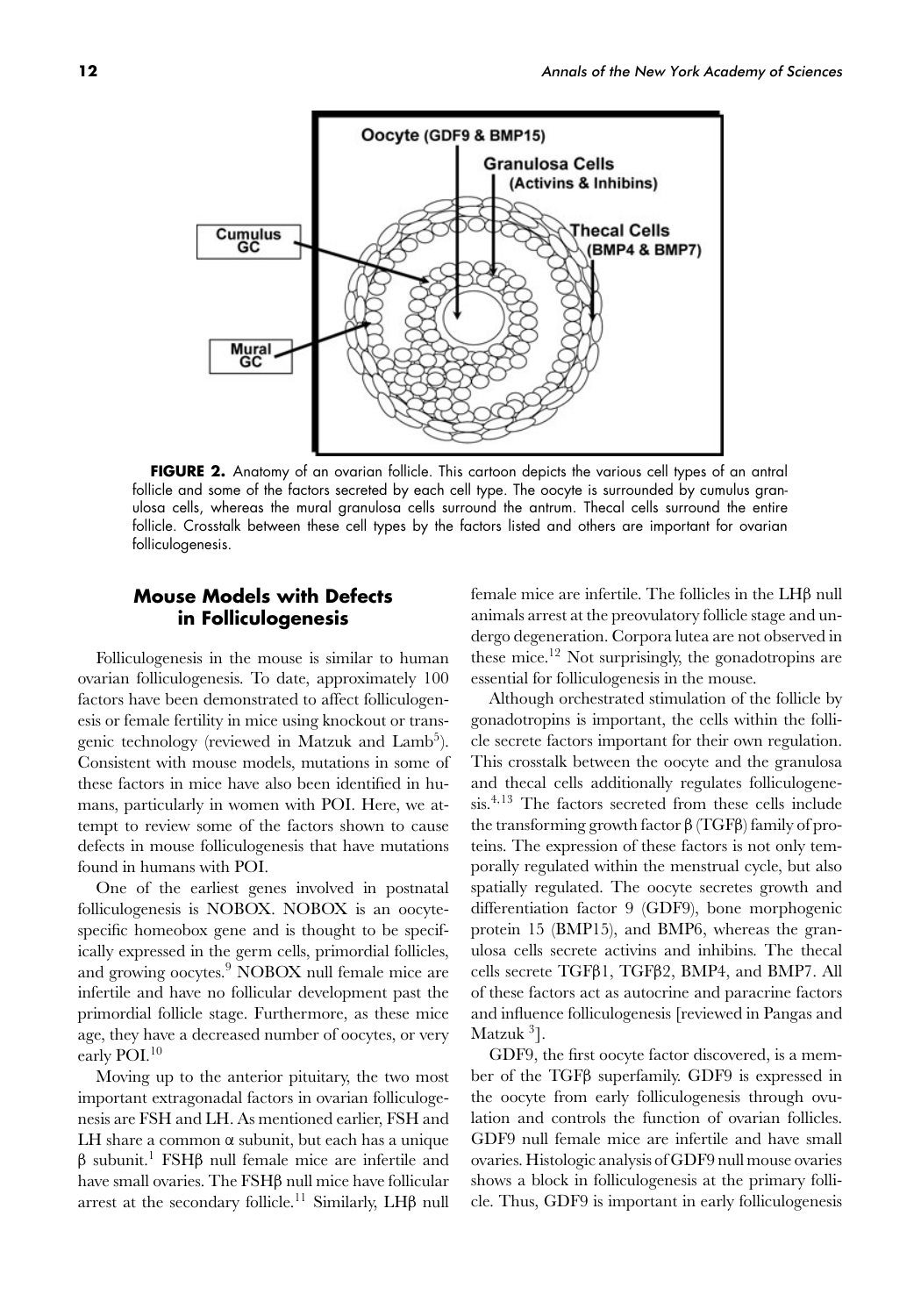

**FIGURE 3.** Stages of ovarian follicular development. Folliculogenesis requires a coordinated progression of growth of ovarian follicles. The process begins with the germ cells, which are recruited to a pool of primordial follicles. The primordial follicles progress to primary and then secondary follicles. At the secondary follicle stage, theca cells are present. The early antral follicle stage is defined by the presence of the antrum. The periovulatory follicle stage is also known as the dominant follicle and is ready for ovulation. At this stage, cumulus and mural granulosa cells are present. Once the oocyte is released, the remaining granulosa cells become the corpus luteum. This cycle of folliculogenesis occurs for every single oocyte ovulated.

and is essential for the primary and secondary follicle transition.<sup>7</sup>

Additionally, GDF9 is important in later stages of folliculogenesis. Specifically, it is important for cumulus cell expansion. The cumulus is the layer of granulosa cells directly surrounding the oocytes along with its rich hyaluronic acid matrix. The mural granulosa cells line the follicle wall (Fig. 2). During the periovulatory period, the cumulus granulosa cells undergo expansion in preparation for ovulation. The cumulus protects the oocyte from the harsh environment, helps with extrusion of the cumulus oocyte complex, and permits capture of the freshly ovulated oocyte by the fimbria. Importantly, it also enhances the ability of the sperm to fertilize the ovary *in vivo*. 13–21 *In vitro*, GDF9 exposure results in the expansion of mouse cumulus cells, suggesting its critical role in the function of this complex.22–24

BMP15 is another TGFβ family member that is homologous to GDF9 and is also important for folliculogenesis in the mouse. BMP15 null female animals are subfertile but not infertile. Thus, BMP15 is important, but not as essential as GDF9 in the mouse. When the BMP15 null mice were bred with the GDF9 mice, the BMP15 null, GDF9 heterozygote female mice were even more subfertile than those with the BMP15 null mutation alone. These doublemutant mice had late folliculogenetic defects noted on ovarian histologic study, having decreased numbers of late-stage follicles. BMP15 and GDF9 may play synergistic roles in folliculogenesis, as suggested by the more severe fertility defects in the heterozygous GDF9 and BMP15 knockout mice. Furthermore, the ratio of the number of oocytes ovulated to embryos created was extremely low. Of significant note, these double-mutant animals lacked cumulus cell expansion. Thus, BMP15 and GDF9 play important complementary roles in cumulus cell expansion.<sup>25</sup>

Four major genes downstream of GDF9 in cumulus expansion are cyclooxygenase 2 (COX2), hyaluronase synthase 2, pentraxin 3 (PTX3), and tumor necrosis factor α–induced protein 6 (TNFAIP6). COX2, PTX3, and TNFAIP6 mutant mice have also been produced and show cumulus expansion and female fertility defects.<sup>26–28</sup> Thus, these studies confirm the importance of these factors downstream of GDF9/BMP pathway in cumulus cell expansion and mouse fertility.

These factors are only the beginning of the list of autocrine, paracrine, and endocrine factors involved in female fertility. Many more mouse models that display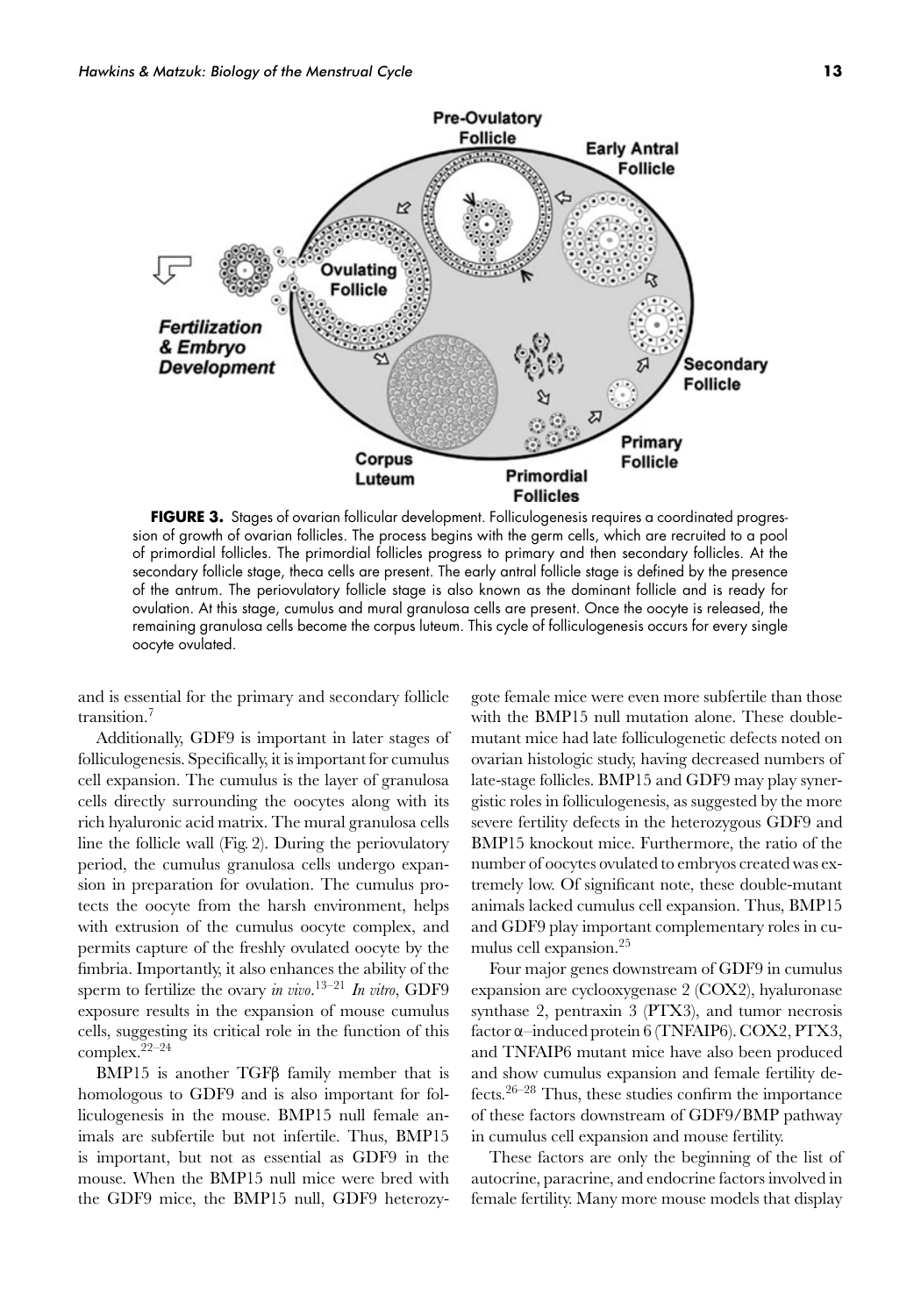stand the menstrual cycle, female infertility, and primary ovarian insufficiency [reviewed in Matzuk and Lamb<sup>5</sup>]. The studies reported below in humans will go into the genetic defects and the translational aspect of this work in the clinic.

# **Human Models of Ovarian Dysfunction**

Although the above members of the TGFβ superfamily play important roles in folliculogenesis in mice, the correlation with human POI is not so simple. Many of the factors described above as important in mouse folliculogenesis have been directly sequenced in patients with POI. However, mutations in these genes seem to be uncommon factors in the pathophysiology of POI.

Multiple studies over many years have attempted to discover gene mutations involved in POI. Early studies focused on gonadotropin gene and gonadotropin receptor defects (reviewed in Themmen and Huhtaniemi<sup>29</sup>). Mutations in the  $\alpha$  subunit of the glycoprotein hormone family have not been found in women with POI. Until recently, mutations in LHβ had not been found in women with POI. Recently, one woman with secondary amenorrhea was found to have a point mutation in exon 2 of the LHβ gene. This mutation caused a frame shift of exon 3 and LH deficiency, leading to her secondary amenorrhea. However, she did not have elevated levels of FSH.<sup>30</sup> Mutations in the FSHβ gene have been found in women with primary amenorrhea and infertility. This mutation is a 2-basepair deletion, resulting in a stop codon, and early ovarian failure (OMIM #229071). Females with mutations in the LH receptor (LHR) have primary amenorrhea with elevated FSH levels, POI. Females with FSH receptor (FSHR) mutations also have POI, demonstrating ovarian dysgenesis and lack of ovarian follicle development (OMIM #233300).<sup>29</sup> Overall, these studies reveal that mutations in gonadotropins or their receptors are involved in human folliculogenesis and some isolated cases of POI, but are not a common cause of clinical POI.

Over the years, more sophisticated gene chip and computational experiments have allowed discovery of additional candidate genes for POI. However, mutations in these genes in humans with POI are still uncommon. For example, in humans with POI, NOBOX gene mutations are present in *<*1% of analyzed population (OMIM #611548).<sup>31</sup> Additionally, mutations in GDF9 or BMP15 are found in few patients with POI.32–38 In one of the largest studies of women with POI, 6 of 166 women with POI had missense substitutions in BMP15, but 0 of 392 controls had this variation in BMP15. Additional variations were found in BMP15 in both the POI and control population.<sup>39</sup> Although statistically significant, the functional significance of many of these mutations (except the BMP15 mutation in two sisters with infertility; OMIM  $\#300510^{40}$  have not been demonstrated. Overall, NOBOX, GDF9, and BMP15 mutations do not appear to be common causes of POI, but other factors within the TGFβ signaling pathway may be important.

# **Overview of the Cyclic Endometrium**

The endometrium is one of the most sensitive organs to ovarian steroid hormones. The endometrium is composed of two layers. The most luminal layer is the functionalis, which is thickened and sloughed in response to ovarian hormones. The basalis is closest to the myometrium and remains throughout the menstrual cycle.<sup>1</sup>

The endometrium can simply be divided into the proliferative phase, corresponding to the follicular phase in the ovary, and the secretory phase, corresponding to the luteal phase in the ovary. Figure 4 shows a representation of the endometrium throughout the menstrual cycle. In menstrual cycle dating, the first day of the menstrual bleed is considered day 1. During the menstrual phase, the endometrium undergoes changes and is sloughed off in women because of low estrogen levels. The proliferative phase is defined as the period of time from the menstrual phase to ovulation. As estrogen levels begin to rise, the endometrial lining thickens, giving a proliferative pattern. Estrogen leads to a proliferation of stroma and glands, and elongation of the spiral arteries. The secretory phase is from ovulation until menstruation. After ovulation, progesterone levels begin to rise in the early secretory phase. This leads to secretion of glycogen and mucus. In the mid-secretory phase, the endometrium becomes decidualized and receptive to a fertilized embryo. In the late secretory phase, in the absence of pregnancy, and with the accompanying decrease in both estrogen and progesterone, the spiral arteries vasoconstrict, leading to involution of the endometrium. The cycle then repeats.<sup>1</sup>

# **Mouse Models with Endometrial Dysfunction**

Numerous factors have been demonstrated to play a role in implantation, decidualization, or embryo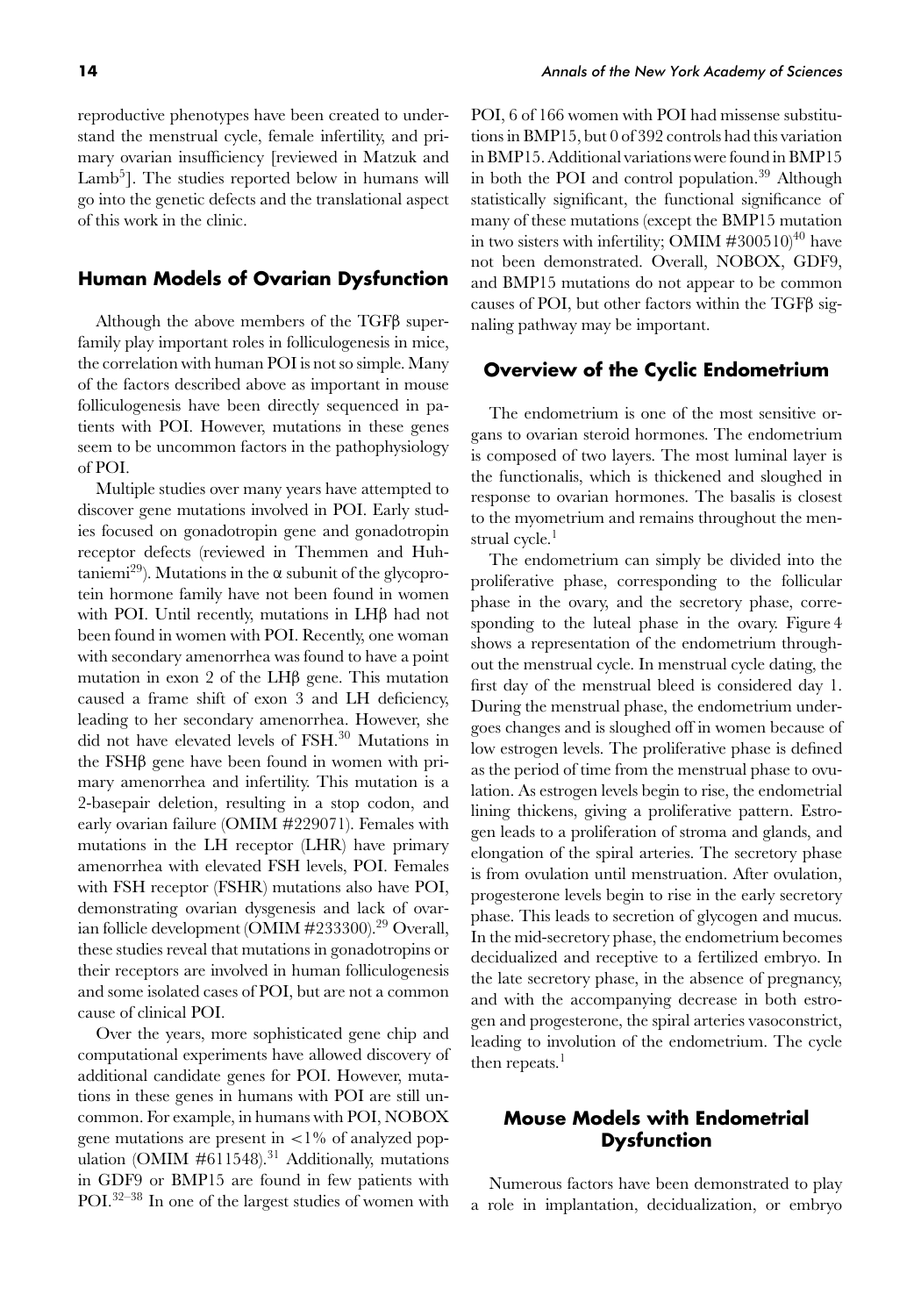Endometrial Lining

1



 $14$ Days

**FIGURE 4.** Endometrial lining throughout the menstrual cycle. The endometrial lining thickens in response to estrogen in the proliferative phase. After ovulation, the endometrium becomes decidualized in the secretory phase. The window of receptivity is 7-10 days after the LH surge, near the time of ovulation. After the cycle is finished, menstruation occurs and the cycle begins again.

spacing in knockout mouse models. These factors include cytokines, transcription factors, ovarian hormones, and other autocrine/paracrine factors (reviewed in Refs. 41–44). Additionally, a mouse model of endometriosis has been created.<sup>45</sup>

Estrogen (E2) and progesterone (P4) are obviously important in the development of the endometrium. E2 signals through either estrogen receptor alpha (ERα) or beta (ERβ) to activate a number of estrogen-responsive genes. P4 signals through progesterone receptor A (PRA) and B (PRB) to activate a number of progesterone-responsive genes in the mouse.<sup>42</sup>

ERα null mice are infertile, have abnormalities of the female reproductive tract, and cannot support implantation. However, ERβ null mice support implantation. Leukemia inhibitory factor is a member of the IL-6 family and is a downstream target for estrogen. LIF null mice do not support implantation, although a similar role of LIF in humans has not been observed. Thus, ERα and cytokines, perhaps acting downstream of ERα, are important to maintain endometrial receptivity.42

Progesterone receptor null mice (lacking both PRA and PRB) also have reproductive tract anomalies and lack of decidualization. However, PRB null mice have normal reproductive features, suggesting that PRA is more important to reproduction and possibly endometrial function in the mouse. Indian hedgehog (IHH) is a progesterone-responsive gene. IHH null mice with conditional deletion in the uterus are infertile because of the lack of a decidual response.<sup>42</sup> Thus, PRA- and progesterone-responsive genes are important for the decidual response during endometrial receptivity.

28

 $H + 7 - 10$ 

For successful pregnancy to occur, the endometrium must be receptive, the blastocyst must come into contact with the endometrium, and the blastocyst must penetrate the decidua to access a blood supply. The homeobox transcription factors, HOXA10 and HOXA11, are expressed during the window of receptivity in both mice and humans and are important for decidualization. HOXA10 null mice are subfertile. They demonstrate a failure of embryos to implant and the uterus to decidualize, most likely because of a lack of stromal proliferation. HOXA11 null mice have a more severe phenotype with hypoplastic uteri and failure of implantation. FKBP52 null mice have defects in luminal closure of the uterus during implantation and thus defects in apposition of the blastocysts to the endometrium. Prostaglandins are important for increased vascular permeability at the time of implantation. PTGS2 (COX2) null animals are deficient in the enzyme that mediates prostaglandin synthesis and are infertile.<sup>41</sup>

Most mouse models of endometriosis (OMIM %131200) use autologous endometrial tissue transplanted into the abdominal cavity to reproduce the phenotypic endometriotic peritoneal implants. However, the single mutant K-ras oncogene mouse developed peritoneal endometriotic implants by 8 months of age. Furthermore, when the K-*ras* oncogene mouse was crossed with a *Pten* conditional mouse, the mice developed endometrioid ovarian cancers, which are more common in women with endometriosis. Currently, this is the only genetic mouse model for endometriosis.<sup>45</sup>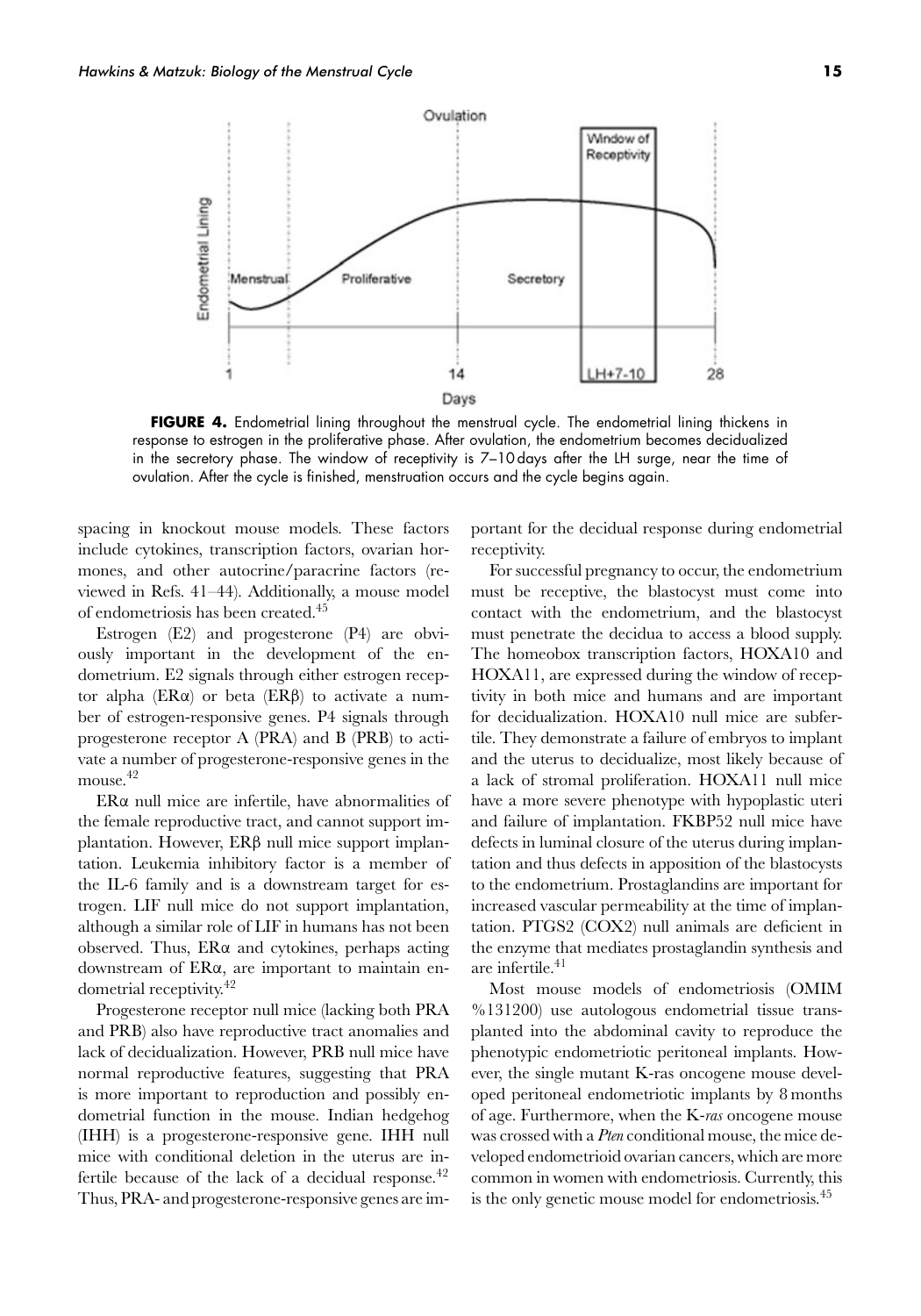# **Human Models with Endometrial Dysfunction**

In the human, a coordinated response to estrogen and progesterone leads to the cyclic changes in the endometrium. With inappropriate thickening or decidualization of the endometrium, clinical problems such as breakthrough bleeding, metrorrhagia, or cancer occur. Furthermore, endometrial tissue located outside the uterine cavity, as in the case of endometriosis, is still hormonally sensitive, potentially leading to cyclic pain. Lastly, an endometrium that is not receptive to a blastocyst will not support a normal pregnancy, and thus defects in receptivity of the endometrium lead to infertility or recurrent pregnancy loss.<sup>1</sup>

Since the endometrium is a hormonally responsive organ, the gene expression profile changes depending on the phase of the cycle. Gene expression projects over the years have attempted to create a database of gene expression patterns based on timing of the cycle for normal women. Some of these data can be found in the Gene Expression Omnibus *<*http://www.ncbi.nlm.nih.gov/geo/*>*.

In humans, the receptive phase is 7–10 days into the secretory phase, designated as 7–10 days past the LH surge  $(LH+7-10)$  (Fig. 4). Prior to this, the endometrium is not supportive of a blastocyst. After this receptive phase, the endometrium is hostile to the blastocyst.<sup>1</sup> Multiple translational studies during the receptive phase have searched for factors responsible for receptivity defects, but no good candidates have been identified. Additionally, multiple gene expression studies have attempted to identify dysregulated genes at the receptive time point of the endometrium in women with infertility (reviewed in Giudice $46$ ). Likewise, important factors for these receptivity defects have not yet been identified in humans.

Similar gene expression studies have attempted to determine dysregulated genes involved in endometriosis, but to date no good gene candidates have been discovered.47–49 Recently, endometrium from patients with severe endometriosis at different times within the menstrual cycle was compared to endometrium from normal women using robust gene expression arrays. Although the expression of many genes was different, the progesterone-responsive genes showed the most significant dysregulation. This confirms the progesterone resistance found with endometriosis. Furthermore, additional analysis revealed that the gene expression pattern did not fit the timing of the cycle, showing some delay in expression of early secretory genes. Thus, endometriosis and the resulting infertility may result from a combination of progesterone resistance and a menstrual cycle timing defect.<sup>50</sup> Additionally, mutation screening studies of women with endometriosis did not reveal any mutations in K-*ras* or *Pten*. 51*,*52

## **Conclusions**

The basic biology of the menstrual cycle is not so basic. However, mouse models have improved our understanding of folliculogenesis, implantation, and endometriosis in mammals. Even though the factors important in mouse folliculogenesis do not play a large role in POI, the concepts open avenues for further study and may lead to an understanding and eventual treatment of human POI. Furthermore, a better understanding of implantation and decidualization defects in mice may lead to treatment for recurrent pregnancy loss, infertility, and possibly endometriosis.

#### **Acknowledgments**

Work on fertility and the menstrual cycle has been supported by the American Society of Reproductive Medicine–National Institute of Child Health and Disease Reproductive Scientist Development Program HD000849-19 to S.M.H., and the Specialized Cooperative Centers in Reproductive and Infertility Research (HD07495) and Grants CA60651, HD32067, HD33438, and HD 42500 to M.M.M.

#### **Conflicts of Interest**

The authors declare no conflicts of interest.

## **References**

- 1. SPEROFF, L. & M.A. FRITZ. 2005. Clinical Gynecologic Endocrinology and Infertility. Lippincott Williams & Wilkins. Philadelphia, PA.
- 2. BYSKOV, A.G. & P.E. HOYER. 1994. Embryology of mammalian gonads. *In* The Physiology of Reproduction, Vol. 1. E. Knobil & J. Neill, Eds.: 487–540. Raven Press, Ltd. New York.
- 3. PANGAS, S.A. & M.M. MATZUK. 2004. Genetic models for transforming growth factor beta superfamily signaling in ovarian follicle development. Mol. Cell. Endocrinol. **225:** 83–91.
- 4. MATZUK, M.M. *et al*. 2002. Intercellular communication in the mammalian ovary: oocytes carry the conversation. Science **296:** 2178–2180.
- 5. MATZUK, M.M. & D.J. LAMB. 2002. Genetic dissection of mammalian fertility pathways. Nat. Med. **8**(S1): S41–S49.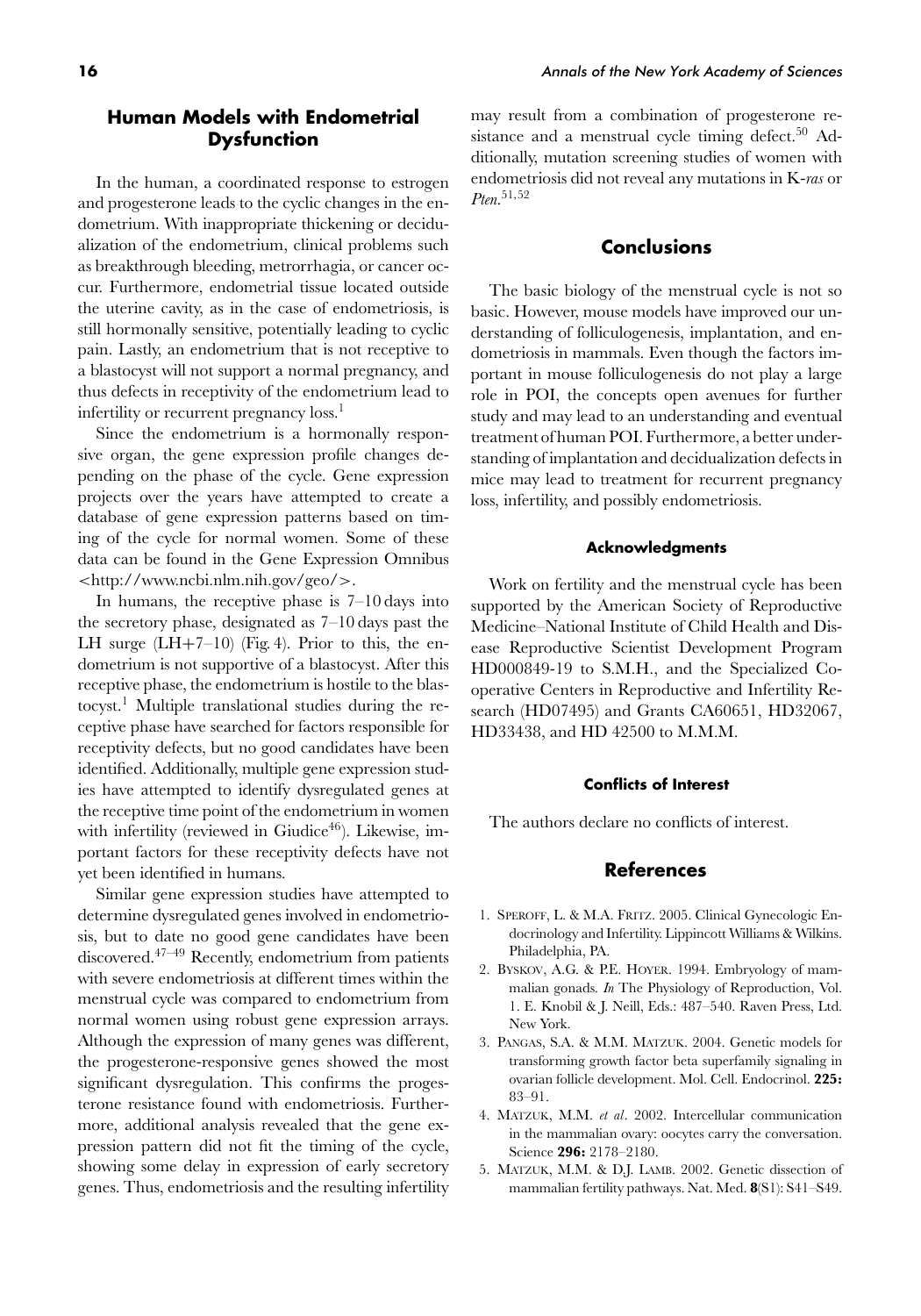- 6. ANDERSON, L.D. & A.N. HIRSHFIELD. 1992. An overview of follicular development in the ovary: from embryo to the fertilized ovum *in vitro*. Maryland Med. J. **41:** 614–620.
- 7. DONG, J. *et al*. 1996. Growth differentiation factor-9 is required during early ovarian folliculogenesis. Nature **383:** 531–535.
- 8. HIRSHFIELD, A.N. 1991. Development of follicles in the mammalian ovary. Int. Rev. Cytol. **124:** 43–101.
- 9. SUZUMORI, N. *et al*. 2002. Nobox is a homeobox-encoding gene preferentially expressed in primordial and growing oocytes. Mech. Dev. **111:** 137–141.
- 10. RAJKOVIC, A. *et al*. 2004. NOBOX deficiency disrupts early folliculogenesis and oocyte-specific gene expression. Science **305:** 1157–1159.
- 11. KUMAR, T.R. *et al*. 1997. Follicle stimulating hormone is required for ovarian follicle maturation but not male fertility. Nat. Genet. **15:** 201–204.
- 12. MA, X. *et al*. 2004. Targeted disruption of luteinizing hormone b subunit leads to hypogonadism, defects in gonadal steroidogenesis and infertility. Proc. Natl. Acad. Sci. USA **101:** 17294–17299.
- 13. EPPIG, J.J. 2001. Oocyte control of ovarian follicular development and function in mammals. Reproduction **122:** 829–938.
- 14. DIAZ, F.J. *et al*. 2006. The preantral granulosa cell to cumulus cell transition in the mouse ovary: development of competence to undergo expansion. Dev. Biol. **299:** 91–104.
- 15. EPPIG, J.J. 1994. Oocyte-somatic cell communication in the ovarian follicles of mammals. Semin. Dev. Biol. **5:** 51–59.
- 16. EPPIG, J.J. *et al*. 1997. Oocyte control of granulosa cell development: how and why. Hum. Reprod. **12:** 127–132.
- 17. RICHARDS, J.S. *et al*. 2002. Ovulation: new dimensions and new regulators of the inflammatory-like response. Annu. Rev. Physiol. **64:** 69–92.
- 18. DIAZ, F.J., K. SUGIURA & J.J. EPPIG. 2007. Regulation of Pcsk6 expression during the preantral to antral follicle transition in mice: opposing roles of FSH and oocytes. Biol. Reprod. **78:** 176–183.
- 19. SUGIURA, K. *et al*. 2007. Oocyte-derived BMP15 and FGFs cooperate to promote glycolysis in cumulus cells. Development **134:** 2593–2603.
- 20. DIAZ, F.J., K. WIGGLESWORTH & J.J. EPPIG. 2007. Oocytes determine cumulus cell lineage in mouse ovarian follicles. J. Cell Sci. **120:** 1330–1340.
- 21. DIAZ, F.J., K. WIGGLESWORTH & J.J. EPPIG. 2007. Oocytes are required for the preantral granulosa cell to cumulus cell transition in mice. Dev. Biol. **305:** 300–311.
- 22. SALUSTRI, A. *et al*. 1990. Hyaluronic acid synthesis by mural granulosa cells and cumulus cells in vitro is selectively stimulated by a factor produced by oocytes and by transforming growth factor-beta. J. Biol. Chem. **265:** 19517– 19523.
- 23. ELVIN, J.A. *et al*. 1999. Paracrine actions of growth differentiation factor-9 in the mammalian ovary. Mol. Endocrinol. **13:** 1035–1048.
- 24. MATZUK, M.M. 2000. Revelations of ovarian follicle biology from gene knockout mice. Mol. Cell. Endocrinol. **163:** 61–66.
- 25. YAN, C. *et al*. 2001. Synergistic roles of bone morphogenetic protein 15 and growth differentiation factor 9 in ovarian function. Mol. Endocrinol. **15:** 854–866.
- 26. ELVIN, J.A., C. YAN & M.M. MATZUK. 2000. Growth differentiation factor-9 stimulates progesterone synthesis in granulosa cells via a prostaglandin E2/EP2 receptor pathway. Proc. Natl. Acad. Sci. USA **97:** 10288–10293.
- 27. VARANI, S. *et al*. 2002. Knockout of pentraxin 3, a downstream target of growth differentiation factor-9, causes female subfertility. Mol. Endocrinol. **16:** 1154–1167.
- 28. FULOP, C. *et al*. 2003. Impaired cumulus mucification and female sterility in tumor necrosis factor-induced protein-6 deficient mice. Development **130:** 2253–2261.
- 29. THEMMEN, A.P.N. & I.T. HUHTANIEMI. 2000. Mutations of gonadotropins and gonadotropin receptors: elucidating the physiology and pathophysiology of pituitary-gonadal function. Endocr. Rev. **21:** 551–583.
- 30. LOFRANO-PORTO, A. *et al*. 2007. Luteinizing hormone beta mutation and hypogonadism in men and women. N. Engl. J. Med. **357:** 897–904.
- 31. QIN, Y. *et al*. 2007. NOBOX homeobox mutation causes premature ovarian failure. Am. J. Hum. Genet. **81:** 576– 581.
- 32. LEDIG, S. *et al*. 2007. BMP15 mutations in XX gonadal dysgenesis and premature ovarian failure. Am. J. Obstet. Gynecol. **198:** 84.e1–5.
- 33. SUZUMORI, N., S.A. PANGAS & A. RAJKOVIC. 2007. Candidate genes for premature ovarian failure. Curr. Med. Chem. **14:** 353–357.
- 34. KOVANCI, E. *et al*. 2007. Growth differentiating factor-9 mutations may be associated with premature ovarian failure. Fertil. Steril. **87:** 143–146.
- 35. CHAND, A.L. *et al*. 2006. Mutational analysis of BMP15 and GDF9 as candidate genes for premature ovarian failure. Fertil. Steril. **86:** 1009–1012.
- 36. LAISSUE, P. *et al*. 2006. Mutations and sequence variants in GDF9 and BMP15 in patients with premature ovarian failure. Eur. J. Endocrinol. **154:** 739–744.
- 37. DIXIT, H. *et al*. 2006. Missense mutations in the BMP15 gene are associated with ovarian failure. Hum. Genet. **119:** 408–415.
- 38. DIXIT, H. *et al*. 2005. Mutational screening of the coding region of growth differentiation factor 9 gene in Indian women with ovarian failure. Menopause **12:** 749–754.
- 39. DI PASQUALE, E. *et al*. 2006. Identification of new variants of human BMP15 gene in a large cohort of women with premature ovarian failure. J. Clin. Endocrinol. Metab. **91:** 1976–199.
- 40. DI PASQUALE, E., P. BECK-PECCOZ & L. PERSANI. 2004. Hypergonadotropic ovarian failure associated with an inherited mutation of human bone morphogenetic protein-15 (BMP15) gene. Am. J. Hum. Genet. **75:** 106–111.
- 41. WANG, H. & S.K. DEY. 2006. Roadmap to embryo implantation: clues from mouse models. Nat. Rev. Genet. **7:** 185–199.
- 42. LEE, K.Y. *et al*. 2007. Mouse models of implantation. Trends Endocrinol. Metab. **18:** 234–239.
- 43. LEE, K.Y. *et al*. 2007. Bmp2 is critical for the murine uterine decidual response. Mol. Cell. Biol. **27:** 5468–5478.
- 44. PARIA, B. *et al*. 2002. Deciphering the cross-talk of implantation: advances and challenges. Science **296:** 2185–2188.
- 45. DINULESCU, D.M. *et al*. 2005. Role of K-ras and Pten in the development of mouse models of endometriosis and endometrioid ovarian cancer. Nat. Med. **11:** 63–70.